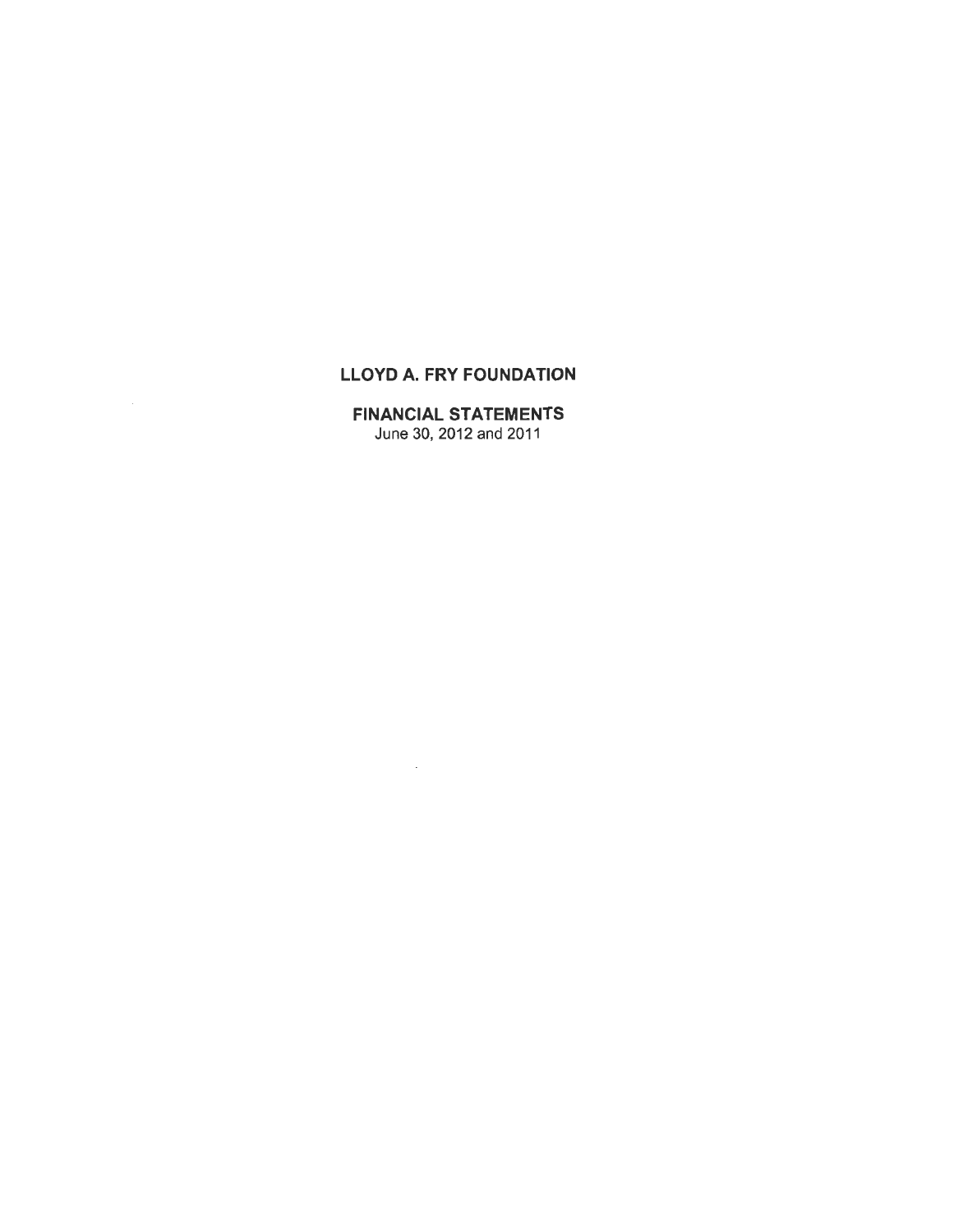#### LLOYD A. FRY FOUNDATION Chicago, Illinois

FINANCIAL STATEMENTS June 30, 2012 and 2011

# CONTENTS

 $\sim$ 

| <b>FINANCIAL STATEMENTS</b> |  |
|-----------------------------|--|
|                             |  |
|                             |  |
|                             |  |
|                             |  |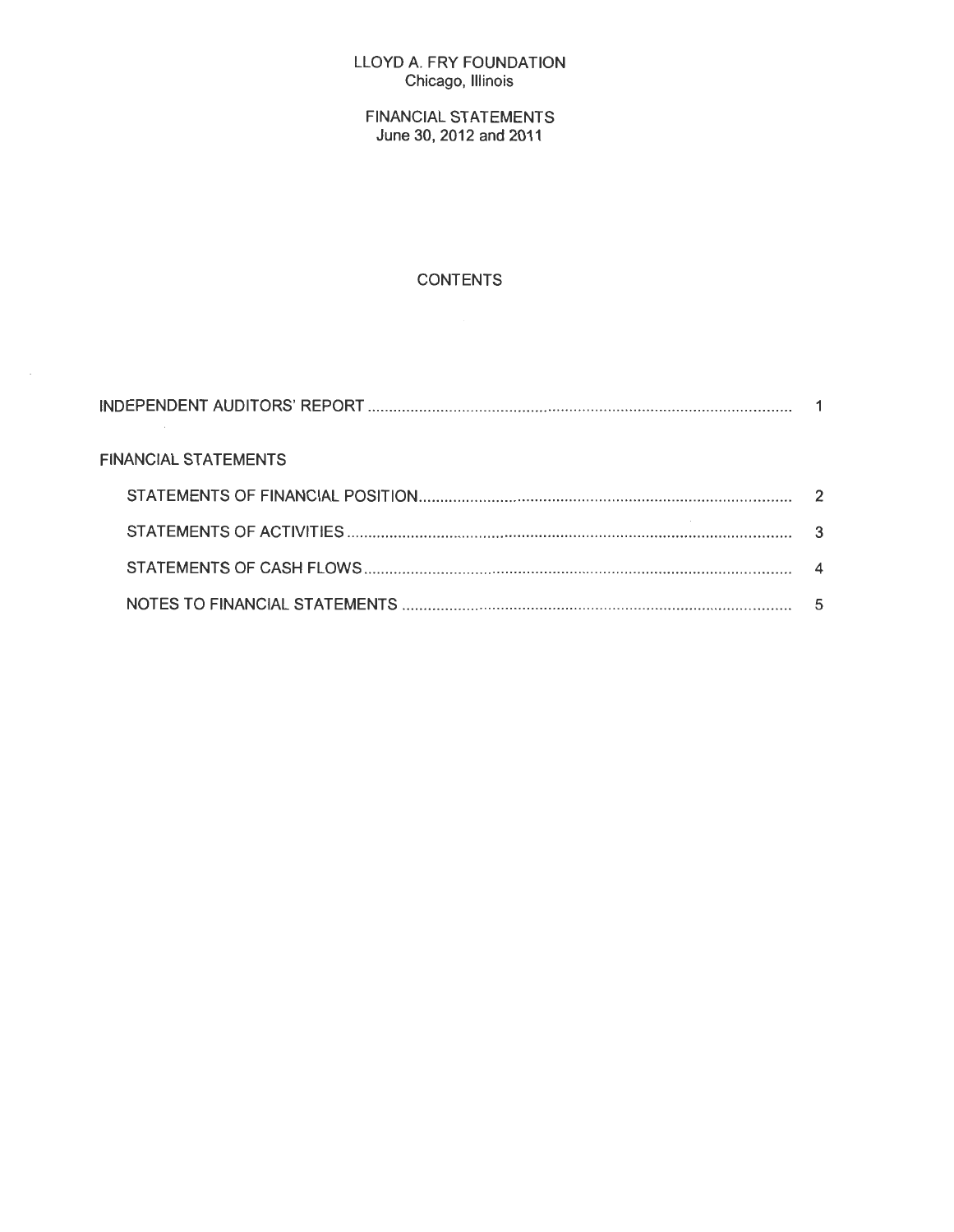

Crowe Horwath LLP Independent Member Crowe Horwath International

INDEPENDENT AUDITORS' REPORT

The Board of Directors Lloyd A. Fry Foundation Chicago, Illinois

We have audited the accompanying statements of financial position of Lloyd A. Fry Foundation (the Foundation) as of June 30, 2012 and 2011 , and the related statements of activities and cash flows for the years then ended. These financial statements are the responsibility of the Foundation's management. Our responsibility is to express an opinion on these financial statements based on our audits.

We conducted our audits in accordance with auditing standards generally accepted in the United States of America. Those standards require that we plan and perform the audit to obtain reasonable assurance about whether the financial statements are free of material misstatement. An audit includes examining, on a test basis, evidence supporting the amounts and disclosures in the financial statements. An audit also includes assessing the accounting principles used and significant estimates made by management, as well as evaluating the overall financial statement presentation. We believe that our audits provide a reasonable basis for our opinion.

In our opinion, the financial statements referred to above present fairly, in all material respects, the financial position of Lloyd A. Fry Foundation as of June 30, 2012 and 2011 , and the changes in its net assets and its cash flows for the years then ended in conformity with accounting principles generally accepted in the United States of America.

CRONE HORWARN LLP

Crowe Horwath LLP

Chicago, Illinois November 13, 2012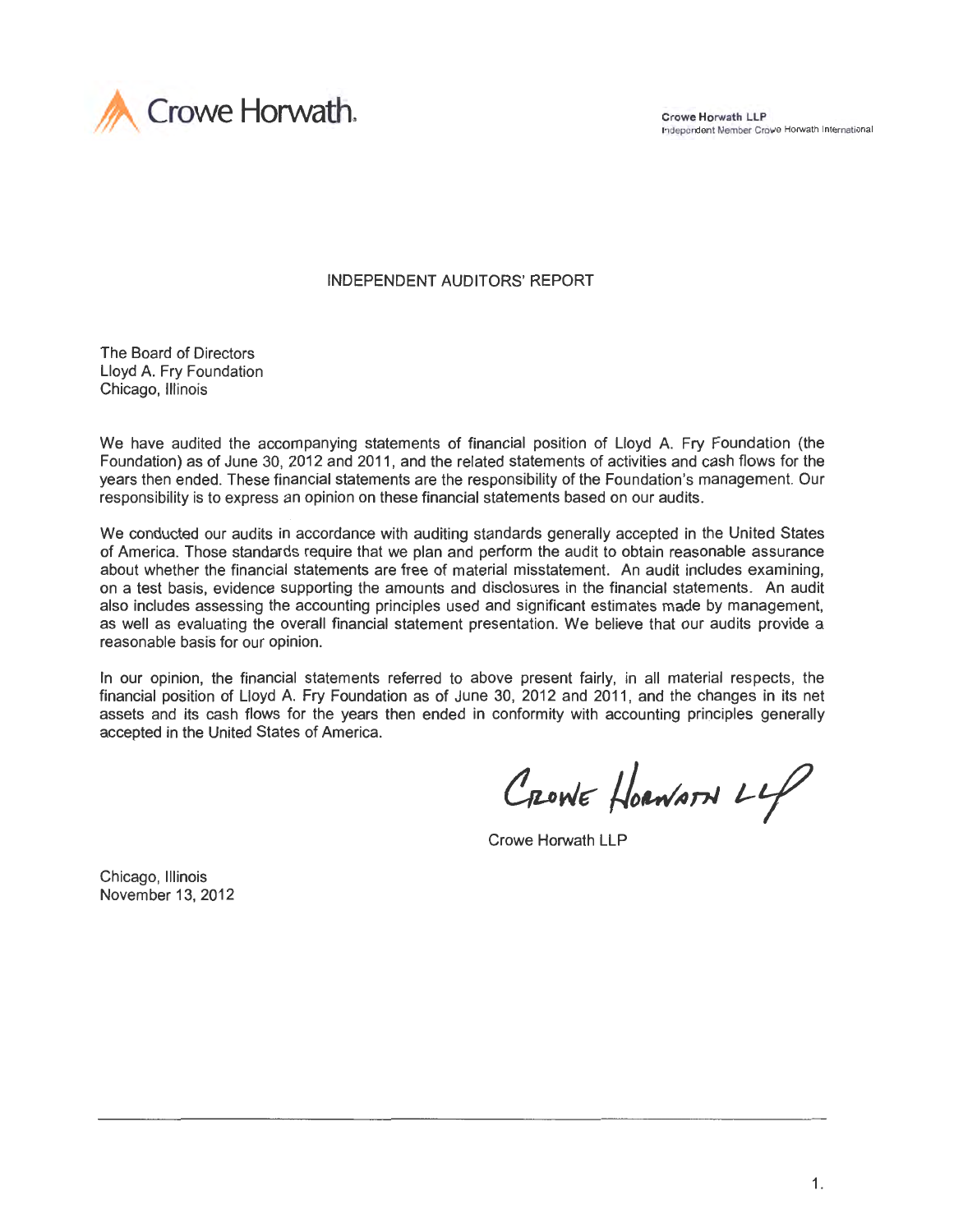#### LLOYD A. FRY FOUNDATION STATEMENTS OF FINANCIAL POSITION June 30, 2012 and 2011

|                                                          |    | 2012                 |     | 2011               |
|----------------------------------------------------------|----|----------------------|-----|--------------------|
| <b>ASSETS</b>                                            |    |                      |     |                    |
| Cash and equivalents                                     | \$ | 7,811,000            | - S | 13,254,327         |
| Accrued dividends and interest receivable                |    | 168,529              |     | 163,800            |
| Prepaid expenses                                         |    | 21,397               |     | 962                |
| Investments                                              |    | 142,007,456          |     | 149, 199, 272      |
| Beneficial interest in Lloyd A Fry Trusts held by others |    | 7,121,957            |     | 7,241,093          |
| Furniture and equipment, net                             |    | 53,168               |     | 48,998             |
| <b>Total assets</b>                                      |    | <u>157,183,507</u>   | \$  | <u>169,908,452</u> |
| <b>LIABILITIES AND NET ASSETS</b>                        |    |                      |     |                    |
| Accrued expenses                                         | S  | 104,334 \$           |     | 102,200            |
| Unconditional grants payable                             |    | 2,439,100            |     | 1,911,863          |
| Federal excise tax payable                               |    | 202,371              |     | 424,834            |
| <b>Total liabilities</b>                                 |    | 2,745,805            |     | 2,438,897          |
| Unrestricted net assets                                  |    | 147,315,745          |     | 160,228,462        |
| Temporanily restricted net assets                        |    | 7,121,957            |     | 7,241,093          |
| Total net assets                                         |    | 154,437,702          |     | 167,469,555        |
| Total liabilities and net assets                         |    | <u>157, 183, 507</u> |     | <u>169,908,452</u> |

See accompanying notes to financial statements.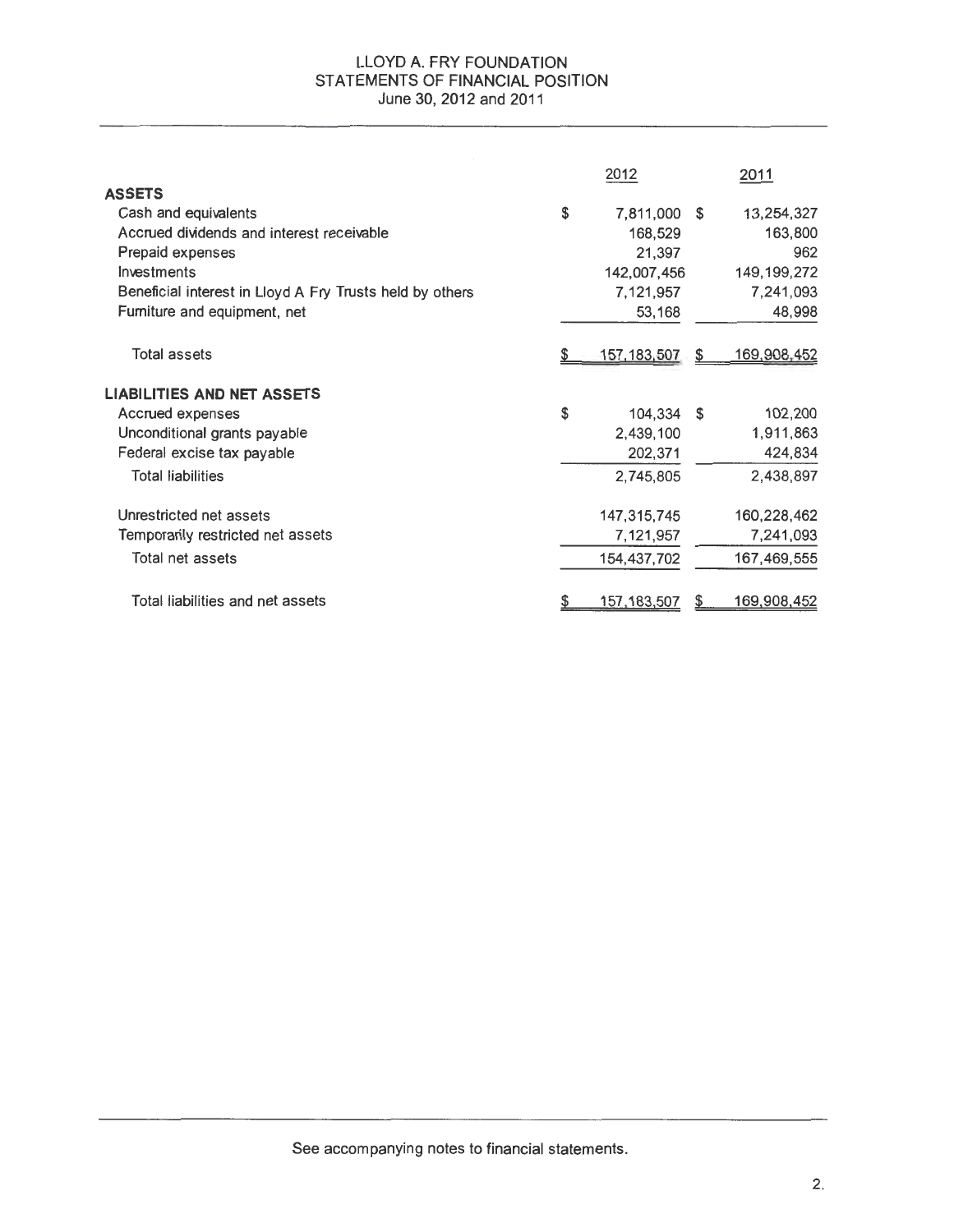# LLOYD A. FRY FOUNDATION STATEMENTS OF ACTIVITIES Years ended June 30, 2012 and 2011

|                                                | 2012 |                | 2011 |               |
|------------------------------------------------|------|----------------|------|---------------|
| Changes in unrestricted net assets             |      |                |      |               |
| Revenue:                                       |      |                |      |               |
| Interest income                                | \$   | 599,112 \$     |      | 677,503       |
| <b>Dividends</b>                               |      | 2,053,070      |      | 1,836,357     |
| Release from restriction, distributions        |      |                |      |               |
| from Lloyd A. Fry Trusts                       |      | 548,167        |      | 557,458       |
| Other                                          |      | 8,037          |      | 13,130        |
|                                                |      | 3,208,386      |      | 3,084,448     |
| Expenditures:                                  |      |                |      |               |
| Grants authorized                              |      | 7,040,625      |      | 7,048,040     |
| Administrative and other expenses              |      | 1,471,751      |      | 1,521,005     |
| Investment management fees                     |      | 770,891        |      | 812,480       |
| Federal excise tax                             |      | (122, 137)     |      | 445,430       |
|                                                |      | 9,161,130      |      | 9,826,955     |
| Expenditures over revenue                      |      | (5,952,744)    |      | (6, 742, 507) |
| Net gains (losses) on investments:             |      |                |      |               |
| Realized                                       |      | 868,638        |      | 5,747,045     |
| Unrealized                                     |      | (7,828,611)    |      | 21,973,660    |
|                                                |      | (6,959,973)    |      | 27,720,705    |
|                                                |      |                |      |               |
| Increase (decrease) in unrestricted net assets |      | (12, 912, 717) |      | 20,978,198    |
| Changes in temporarily restricted net assets   |      |                |      |               |
| Change in beneficial interests in Lloyd A. Fry |      |                |      |               |
| Trusts held by others                          |      | 429,031        |      | 453,900       |
| Release from restriction, distributions        |      |                |      |               |
| from Lloyd A. Fry Trusts                       |      | (548, 167)     |      | (557, 458)    |
| Decrease in temporarily restricted net assets  |      | (119, 136)     |      | (103, 558)    |
| Total change in net assets                     |      | (13,031,853)   |      | 20,874,640    |
| Net assets                                     |      |                |      |               |
| Beginning of year                              |      | 167,469,555    |      | 146,594,915   |
| End of year                                    | \$   | 154, 437, 702  | \$   | 167, 469, 555 |

See accompanying notes to financial statements.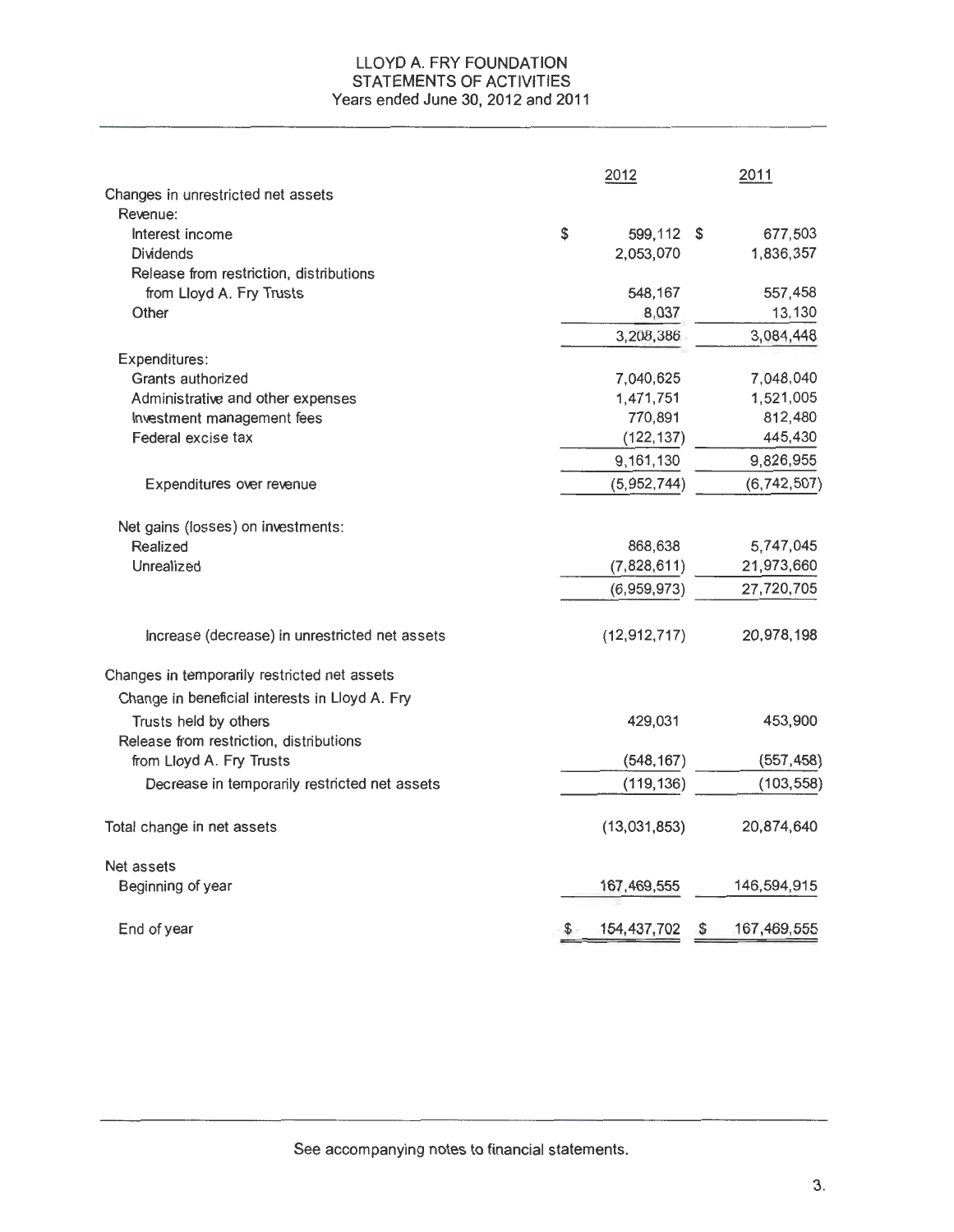#### LLOYD A. FRY FOUNDATION STATEMENTS OF CASH FLOWS Years ended June 30, 2012 and 2011

|                                               | 2012                    | 2011             |
|-----------------------------------------------|-------------------------|------------------|
| Cash flows from operating activities          |                         |                  |
| Net increase (decrease) in net assets         | \$<br>$(13,031,853)$ \$ | 20,874,640       |
| Depreciation                                  | 15,744                  | 13,095           |
| Net realized and unrealized losses (gains) on |                         |                  |
| investments                                   | 6,959,973               | (27, 720, 705)   |
| Change in beneficial interest in Lloyd A. Fry |                         |                  |
| Trusts held by others                         | 119,136                 | 103,558          |
| Changes in:                                   |                         |                  |
| Accrued dividends and interest receivable     | (4, 729)                | 76,549           |
| Prepaid expenses                              | (20, 435)               | 48,538           |
| Accrued expenses                              | 2,134                   | 27,156           |
| Unconditional grants payable                  | 527,237                 | (551, 137)       |
| Federal excise tax payable                    | (222, 463)              | 414,226          |
| Net cash used in operating activities         | (5,655,256)             | (6, 714, 080)    |
| <b>Cash flows from investing activities</b>   |                         |                  |
| Additions to furniture and equipment          | (19, 914)               | (21,089)         |
| Proceeds from sales of investments            | 67,342,999              | 56,213,601       |
| Purchases of investments                      | (67, 111, 156)          | (46, 177, 904)   |
| Net cash provided by investing activities     | 211,929                 | 10,014,608       |
| (Decrease) increase in cash and equivalent    | (5, 443, 327)           | 3,300,528        |
| Cash and equivalent                           |                         |                  |
| Beginning of year                             | 13,254,327              | 9,953,799        |
| End of year                                   | \$<br>7,811,000         | \$<br>13,254,327 |
| Supplimental cash flow disclosure             |                         |                  |
| Cash paid for taxes                           | \$<br>125,107           | \$<br>33,826     |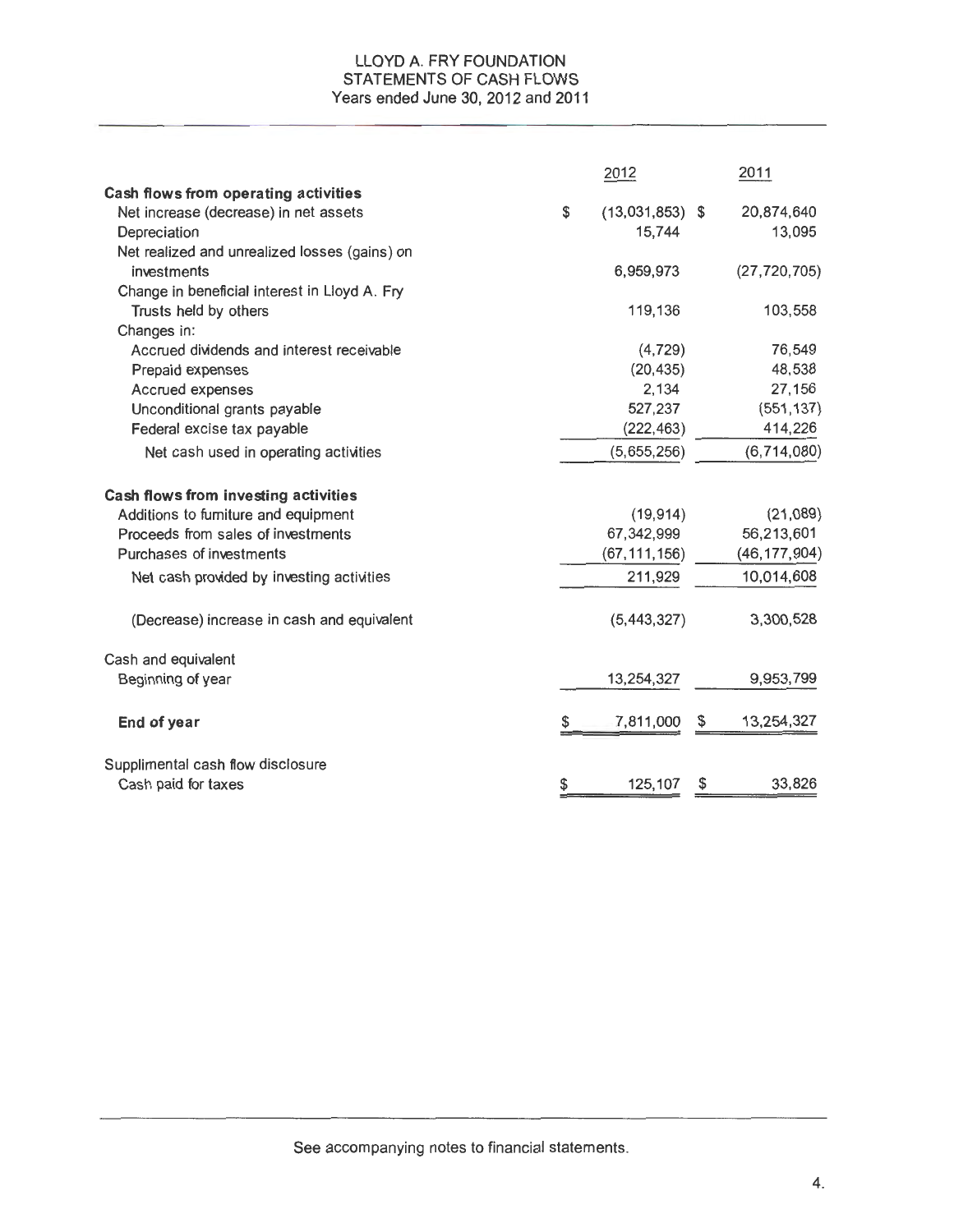# **NOTE 1 - NATURE OF ACTIVITIES AND SIGNIFICANT ACCOUNTING POLICIES**

Nature of Activities: Lloyd A. Fry Foundation (the Foundation) is a nonprofit private charitable foundation which distributes grants principally to charitable organizations.

Investments: The fair value of corporate bonds and equity securities traded on national securities exchanges is the last reported sales price. Purchases and sales of securities are accounted for on the trade date. Interest is recorded as earned and dividends are recorded on the ex-dividend date. Investments in other investment partnerships are valued at fair value based on the applicable percentage ownership of the investment partnerships' net assets as of the measurement date. In determining fair value, management utilizes valuations provided by the investment partnerships. The investment partnerships value the underlying securities and other financial instruments on a fair value basis of accounting. The estimated fair values of underlying assets of certain investment partnerships, which may include private placements and other securities for which prices are not readily available, are determined by the general partner or sponsor of the respective investment partnership and may not reflect amounts that could be realized upon immediate sale, nor amounts that ultimately may be realized. Accordingly, the estimated fair values may differ significantly from the values that would have been used had a ready market existed for these investments. The fair value of the Foundation's investments in other investment partnerships generally represents the amount the Foundation would expect to receive if it were to liquidate its investment in the other investment partnerships excluding any redemption charges that may apply.

The Foundation invests in a variety of investments. Such investments are exposed to various risks such as interest rate, market, and credit risk. Due to the level of risk associated with certain investments, it is at least reasonably possible that changes in the values of investments will occur in the near term and that such changes could materially affect the amounts reported in the statements of financial position.

Cash equivalents: The Foundation considers all investments purchased with a maturity of three months or less to be cash equivalents. The Foundation maintains its cash in bank accounts which, at times, may exceed federally insured limits. The Foundation has not experienced any losses in such accounts. Management believes that the Foundation is not exposed to any significant credit risk on cash.

Fair value of financial instruments: The carrying amounts of financial instruments, including cash and equivalent, receivables, and payables approximate fair value due to the short maturity of these instruments.

Furniture and eauioment: Furniture and equipment are stated at cost. Depreciation is being computed over the estimated useful lives of the assets using the straight-line method.

Beneficial interest in trusts: The Estate of Lloyd A. Fry established and funded trusts which are administered by an external trustee. The trusts make annual distributions for specified amounts to certain descendants of Lloyd A. Fry during their lifetimes. Under the terms of the trusts, the Foundation has the right to receive a portion of the excess income earned on the trust assets at the discretion of the trustee for the life (term) of the trusts as well as any residual values upon the termination of the trusts. The Foundation does not control the assets held by the outside trusts. Although the Foundation has no control over the administration of the funds held in these term trusts, the estimated fair value of the expected future cash flows from the trusts is recognized as an asset in the accompanying financial statements.

The Trusts made distributions to the Foundation of \$548,167 and \$557,458 during fiscal years 2012 and 2011, respectively.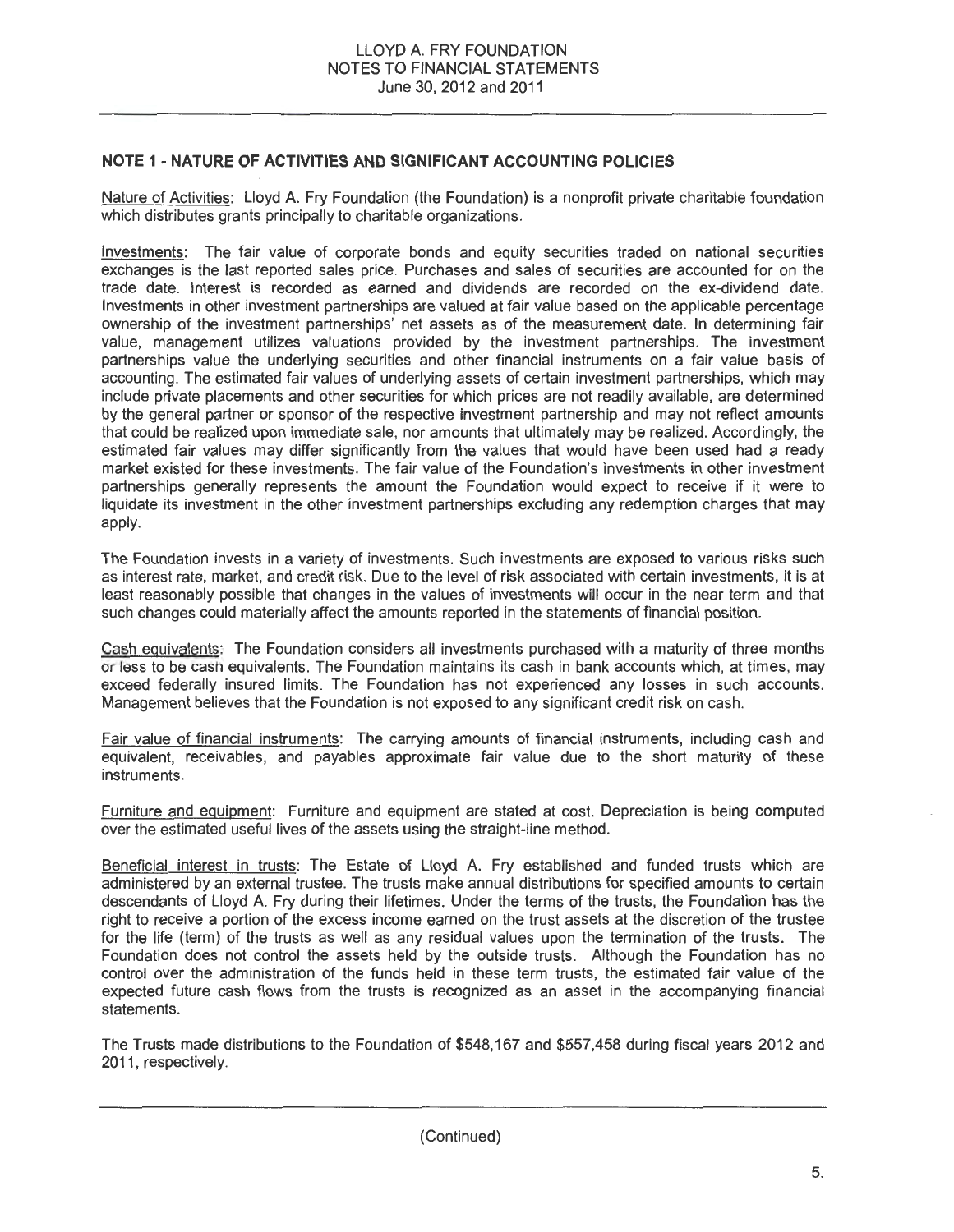# **NOTE 1 - NATURE OF ACTIVITIES AND SIGNIFICANT ACCOUNTING POLICIES** (Continued)

Unconditional grants payable: Grant expense is recognized in the period the unconditional grant is approved. Conditional grants that are subject to satisfaction of prior conditions by the intended recipients are not reflected in the financial statements. There were no conditional grants at June 30, 2012 and 2011.

Net assets: The Foundation classifies its net assets as unrestricted, temporarily restricted, or permanently restricted. At June 30, 2012 and 2011, the Foundation does not have permanently restricted assets; accordingly, the net assets are classified as:

- Unrestricted net assets Represents assets, other than beneficial interests in trusts held by others, in excess of liabilities. The trust document under which the Foundation was formed, as well as its bylaws, does not specify a restriction on the amount of grants and contributions that may be paid out of income or principle.
- Temporarily restricted net assets Represents assets held by others in trust. The restrictions expire by passage of time and by the receipt of distributions from the trustee.

Use of estimates: The preparation of financial statements in conformity with accounting principles generally accepted in the United States of America requires management to make estimates and assumptions affecting the amounts reported in the financial statements and accompanying notes. Actual results could differ from those estimates.

Uncertain tax positions: Additionally, the Foundation follows guidance issued by the Financial Accounting Standards Board (FASB) with respect to accounting for uncertainty in income taxes. A tax position is recognized as a benefit only if it is "more likely than not" that the tax position would be sustained in a tax examination, with a tax examination being presumed to occur. The amount recognized is the largest amount of tax benefit that is greater than 50% likely of being realized on examination. Where tax positions do not meet the "more likely than not" test, no tax benefit is recorded.

The Foundation is exempt from U.S. federal income tax as well as income tax of the state of Illinois under section 501(c)(3) of the Internal Revenue Code as a Private Foundation as described in 509(a). All domestic private foundations must calculate their distributable amount annually. The Foundation's distributable amount is the amount of qualifying distributions based upon certain criteria that needs to be granted by the end of the succeeding year to avoid an excise tax for failure to distribute income.

The Foundation recognizes interest and penalties related to unrecognized tax benefits in interest and income tax expense, respectively. The Foundation has no amounts accrued for interest or penalties as of June 30, 2012 and 2011 . The Foundation is no longer subject to examination by U.S. federal taxing authorities for years before June 30, 2009, and for all state income taxes through June 30, 2009. The Foundation does not expect the total amount of unrecognized tax benefits to significantly change in the next 12 months.

Subsequent events: Foundation has performed an analysis of the activities and transactions subsequent to June 30, 2012, to determine the need for any adjustments to and/or disclosures within the audited financial statements for the year ended June 30, 2012. Management has performed their analysis through November 13, 2012, the date the financial statements were available to be issued.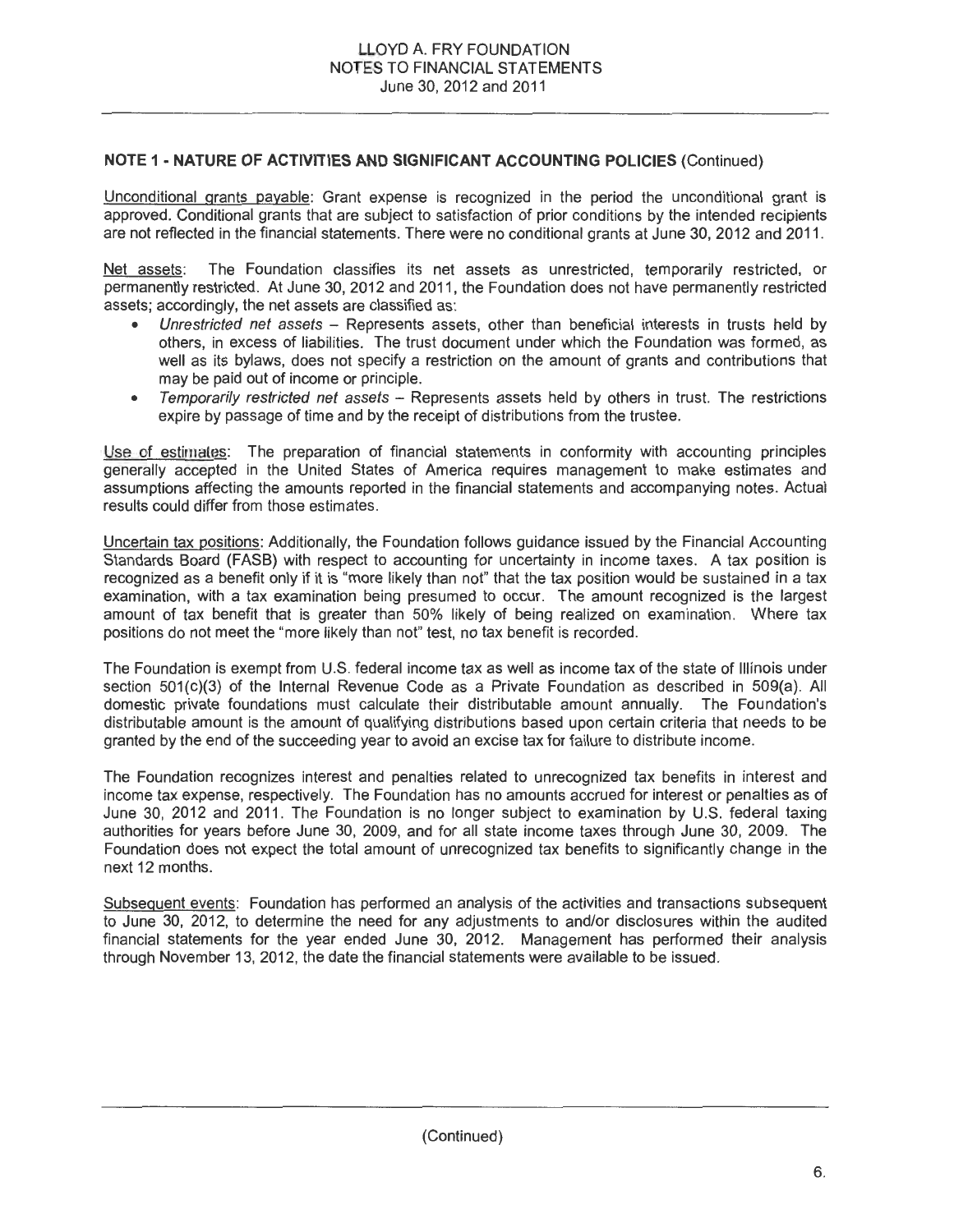# **NOTE 2 -INVESTMENTS**

Investments consisted of the following:

|                               | 2012             | 2011             |
|-------------------------------|------------------|------------------|
| Common stock                  |                  |                  |
| Large Cap                     | \$<br>18,511,940 | \$<br>20,751,398 |
| Mid Cap                       | 9,120,437        | 12,061,368       |
| Small Cap                     | 4,009,840        | 4,226,109        |
| Mutual funds - equity         | 36, 257, 327     | 42,855,187       |
| Mutual funds - fixed income   | 4,254,086        | 3,403,068        |
| <b>Fixed Income</b>           |                  |                  |
| Corporate Bonds               | 2,298,903        | 2,754,183        |
| Federal and agency bonds      | 13,984,245       | 12,505,832       |
| Intemational bonds            | 4,169,642        | 202,770          |
| Real estate investment trusts | 1,028,092        | 975,168          |
| Certificate of deposit        | 500,000          | 750,000          |
| Hedge funds                   | 32,319,142       | 37,591,418       |
| Private equity investments    | 15,553,802       | 11, 122, 771     |
|                               |                  |                  |
|                               | 142,007,456      | 149, 199, 272    |

# **NOTE 3- FAIR VALUE DISCLOSURES**

FASB defines fair value as the price that would be received to sell an asset or paid to transfer a liability in an orderly transaction between market participants at the measurement date. In determining fair value, the Foundation uses various methods including market, income and cost approaches. Based on these approaches, the Foundation often utilizes certain assumptions that market participants would use in pricing the asset or liability, including assumptions about risk and or the risks inherent in the inputs to the valuation technique. These inputs can be readily observable, market corroborated, or generally unobservable inputs. The Foundation utilizes valuation techniques that maximize the use of observable inputs and minimize the use of unobservable inputs. Based on the observability of the inputs used in the valuation techniques the Foundation is required to provide the following information according to the fair value hierarchy. The fair value hierarchy ranks the quality and reliability of the information used to determine fair values.

Financial assets and liabilities carried at fair value will be classified and disclosed in one of the following three categories:

- Level 1 Quoted prices (unadjusted) for identical assets or liabilities in active markets that the Foundation has the ability to access as of the measurement date.
- Level 2 Significant other observable inputs other than Level 1 prices such as quoted prices for similar assets or liabilities; quoted prices in markets that are not active; or other inputs that are observable or can be corroborated by observable market data.
- Level 3 Significant unobservable inputs that reflect the Foundation's own assumptions about the assumptions that market participants would use in pricing an asset or liability.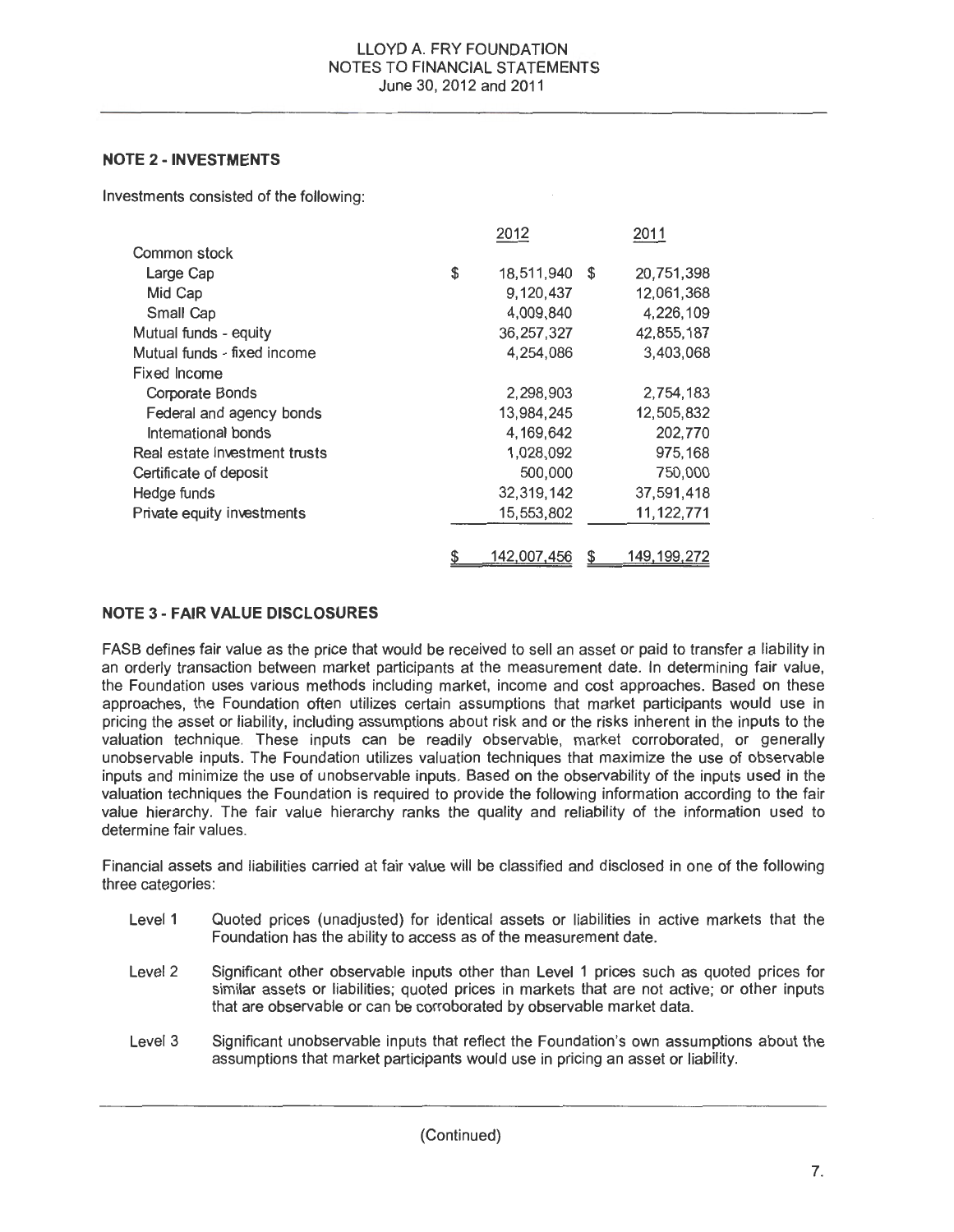Fair Value on a Recurring Basis: The table below presents the balances of assets and liabilities measured at fair value on a recurring basis as of June 30, 2012:

|                                | Level 1          |    | Level 2                  |    | Level 3                  |    | Total        |
|--------------------------------|------------------|----|--------------------------|----|--------------------------|----|--------------|
| Common stock                   |                  |    |                          |    |                          |    |              |
| Large Cap                      | \$<br>18,511,940 | \$ | $\overline{\phantom{a}}$ | \$ | $\overline{\phantom{0}}$ | -S | 18,511,940   |
| Mid Cap                        | 9,120,437        |    |                          |    |                          |    | 9,120,437    |
| Small Cap                      | 4,009,840        |    |                          |    |                          |    | 4,009,840    |
| Mutual funds                   |                  |    |                          |    |                          |    |              |
| Equity                         | 28,841,467       |    | 7,415,860                |    |                          |    | 36, 257, 327 |
| Fixed income                   | 4,254,086        |    |                          |    |                          |    | 4,254,086    |
| Fixed income                   |                  |    |                          |    |                          |    |              |
| Corporate bonds                |                  |    | 2,298,903                |    |                          |    | 2,298,903    |
| Federal and agency bonds       | 13,984,245       |    |                          |    |                          |    | 13,984,245   |
| International bonds            |                  |    | 4,169,642                |    |                          |    | 4,169,642    |
| Real estate investment trusts  | 1,028,092        |    |                          |    |                          |    | 1,028,092    |
| Certificate of deposit         |                  |    | 500,000                  |    |                          |    | 500,000      |
| Hedge funds                    |                  |    | 21.441.284               |    | 10,877,858               |    | 32,319,142   |
| Private equity investments     |                  |    |                          |    | 15,553,802               |    | 15,553,802   |
|                                |                  |    |                          |    |                          |    |              |
| <b>Total investments</b>       | 79,750,107       | £. | 35,825,689               | S  | 26,431,660               | £. | 142,007,456  |
|                                |                  |    |                          |    |                          |    |              |
| Beneficial interests in trusts |                  |    |                          |    | 7,121,957                |    | 7,121,957    |

The table below presents the balances of assets and liabilities measured at fair value on a recurring basis as of June 30, 2011 :

|                                | Level 1             | Level 2                  |    | Level 3        | Total            |
|--------------------------------|---------------------|--------------------------|----|----------------|------------------|
| Common stock                   |                     |                          |    |                |                  |
| Large Cap                      | \$<br>20,751,398 \$ | $\overline{\phantom{0}}$ | S. | $\blacksquare$ | \$<br>20,751,398 |
| Mid Cap                        | 12,061,368          | ٠                        |    |                | 12,061,368       |
| Small Cap                      | 4,226,109           |                          |    |                | 4,226,109        |
| Mutual funds                   |                     |                          |    |                |                  |
| Equity                         | 34,633,198          | 8,221,989                |    |                | 42,855,187       |
| <b>Fixed income</b>            | 3,403,068           |                          |    |                | 3,403,068        |
| Fixed income                   |                     |                          |    |                |                  |
| Corporate bonds                |                     | 2,754,183                |    |                | 2,754,183        |
| Federal and agency bonds       | 12,505,832          |                          |    |                | 12,505,832       |
| International bonds            |                     | 202,770                  |    |                | 202,770          |
| Real estate investment trusts  | 975,168             |                          |    |                | 975,168          |
| Certificate of deposit         |                     | 750,000                  |    |                | 750,000          |
| Hedge funds                    |                     | 19,967,540               |    | 17,623,878     | 37,591,418       |
| Private equity investments     |                     |                          |    | 11,122,771     | 11, 122, 771     |
|                                |                     |                          |    |                |                  |
| <b>Total investments</b>       | 88,556,141          | 31,896,482               | S  | 28,746,649     | 149, 199, 272    |
| Beneficial interests in trusts |                     |                          |    | 7,241,093      | 7,241,093        |

(Continued)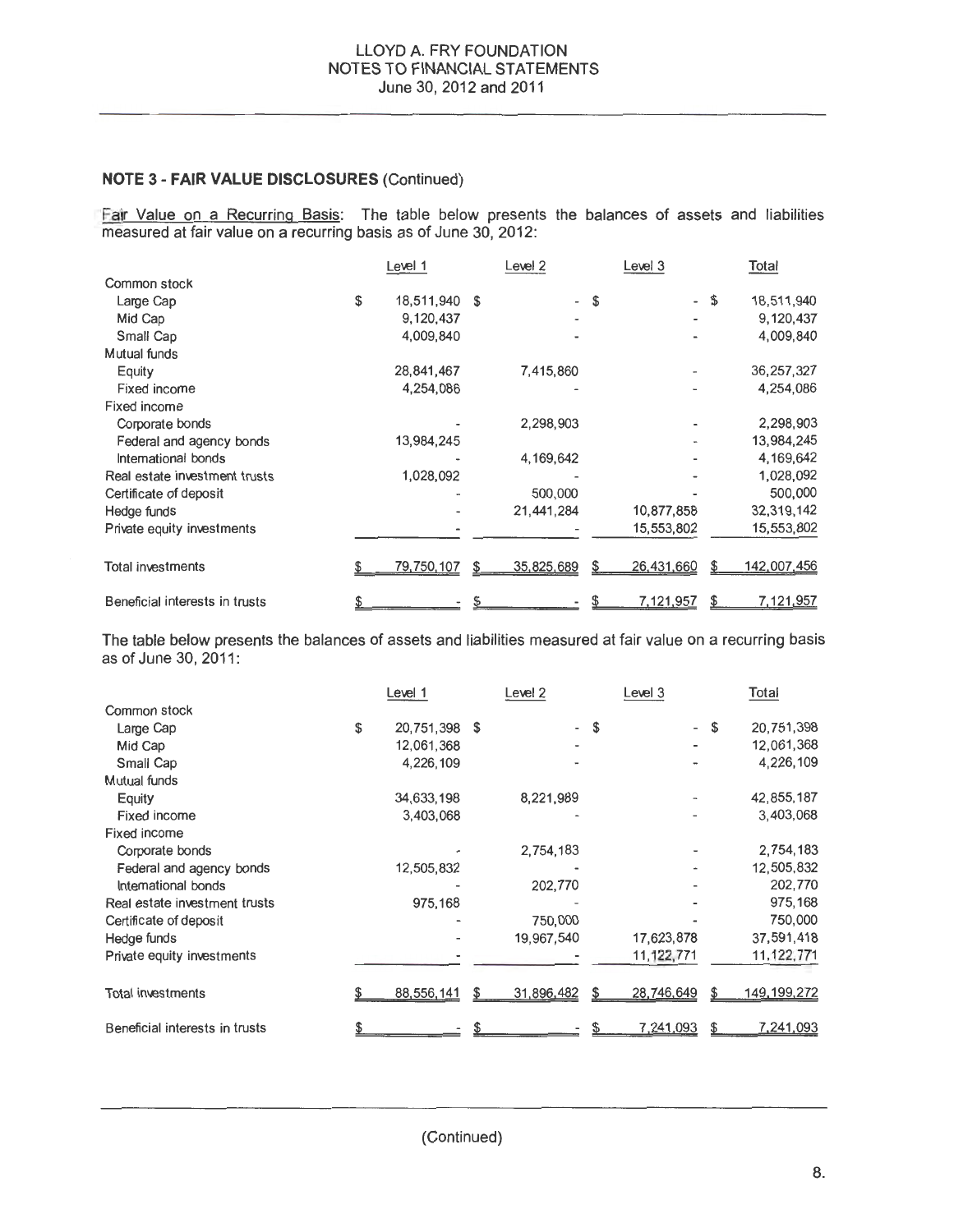For the fiscal year ended June 30, 2012, the application of valuation techniques applied to similar assets and liabilities has been consistent. The following is a description of the valuation methodologies used for instruments measured at fair value:

Common stock: The Foundation's common stock securities are readily marketable and have fair values which are determined by obtaining quoted market prices in active markets. (Level 1 inputs - market approach).

Fixed income and equity mutual funds: The fair value of investments in fixed income and equity mutual funds that are readily marketable are determined by obtaining quoted prices on nationally recognized securities exchanges (level 1 inputs - market approach). One equity mutual fund is held at net asset value (NAV) and is not quoted on a nationally recognized securities exchange; however, the amount is priced daily with no redemption restrictions (level  $2$  inputs  $-$  market approach). The fund is a risk-managed broad large cap growth fund, which invests in various large cap securities in the Russell 1000 Growth Index.

Fixed income securities: Fair values of U.S. Government securities reflect closing prices reported in the active markets in which the securities are traded. (Level 1 inputs - market approach). Fair values of corporate bonds and international bonds are determined based on quoted prices for similar instruments in active markets, quoted prices for identical or similar instruments in markets that are not active and other market-corroborated sources, such as indices, yield curves and matrix pricing. (Level 2 inputs - market approach).

Real Estate: Foundation real estate holdings consist of an investment in a publicly traded real estate investment trust. The fair value of this investment is readily marketable and is determined by obtaining quoted prices on a nationally recognized securities exchange (level 1 inputs market approach).

Certificate of deposit account: Fair values are estimated to approximate deposit account balances, payable on demand, as no discounts for credit quality or liquidity were determined to be applicable (level 2 inputs - market approach).

Hedge funds and private equity: For hedge funds and limited partnerships, for which there is no active market, the Foundation records these investments at the net asset value (NAV}, but incorporates information such as historical and current performance of the underlying assets, cash flow projections, liquidity and credit premiums required by a market participant, and financial trend analysis with respect to the individual fund manager, are utilized in determining individual security valuations. Due to current market conditions as well as the limited trading activity of these securities, the market value of the securities is highly sensitive to assumption changes and market value volatility (Level 3 inputs - income approach). In some cases, the Foundation is able to redeem these funds within 90 days of June  $30<sup>th</sup>$  at the NAV (Level 2 inputs – market approach). Foundation management has done considerable independent review of valuations reported by investment managers and determined that NAV is a reasonable and prudent estimate of fair value. Alternative investments are not readily marketable and their estimated value is subject to uncertainty. Therefore, there may be a material difference between their estimated value and the value that would have been used had a readily determinable fair value for such investments existed.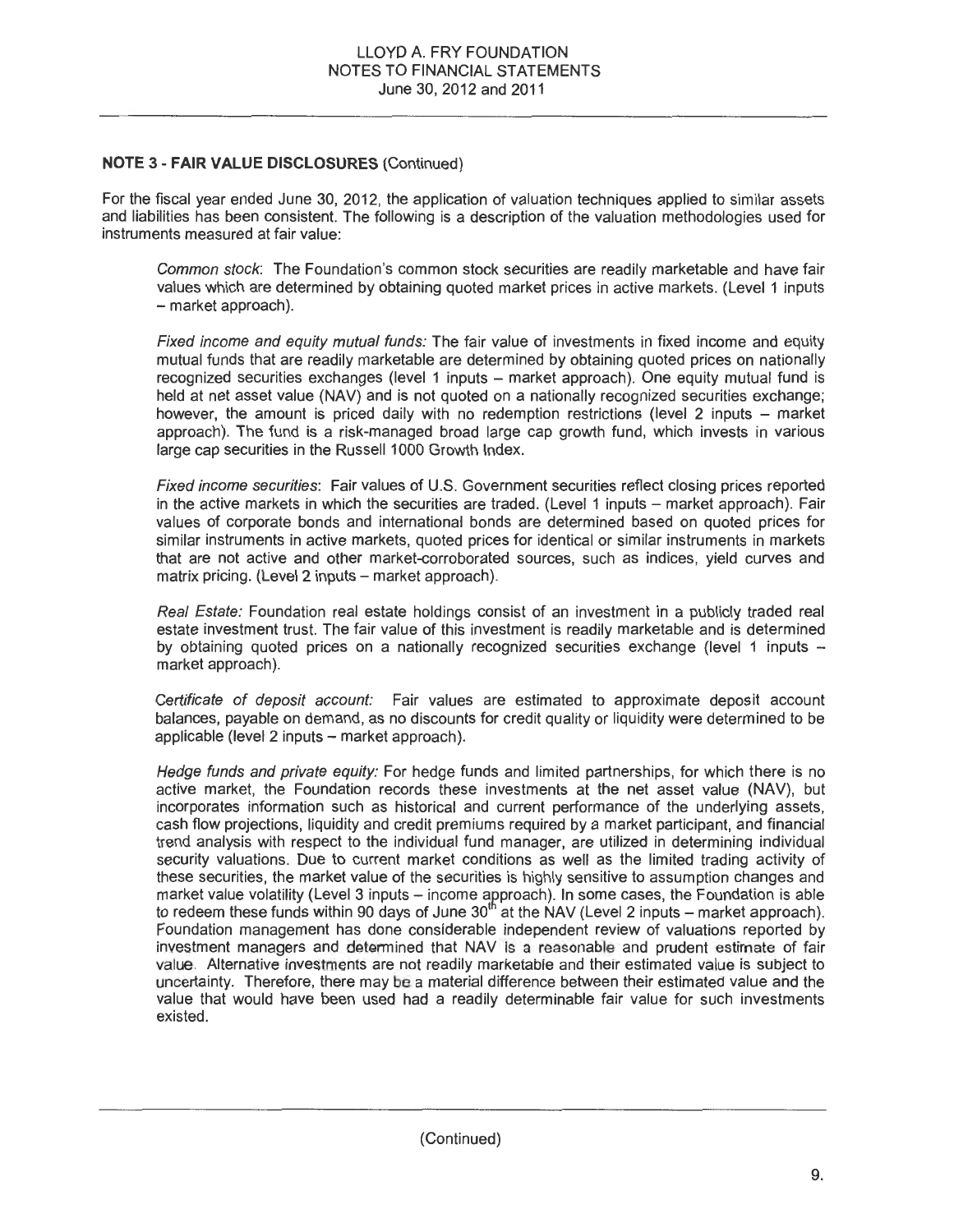Beneficial interest in assets held by others: The fair value of beneficial interests in trust assets was determined based upon the present value of future cash flows from the trusts. The trusts cannot be redeemed by management until the termination of the trusts. (Level 3 inputs – income approach).

#### Description of Alternative Investments and Liquidity:

The hedge fund-of-funds alternative investments are comprised of three portfolios. All three portfolios are offshore hedge fund-of-funds investments which invests its capital into limited partnerships. The lock-up periods are gone from all three of the hedge fund-of-funds investments.

- Evanston Weatherlow provides quarterly liquidity with 65-day notice.
- Common Sense Investors (CSI) and Common Sense Special Opportunities (CSSO) provide annual liquidity with 1 00-day notice. CSI also offers quarterly liquidity with the ability to withdraw 25% with 100-day notice.

All three hedge fund-of-funds managers invest in 25 to 40 underlying hedge fund managers. CSI is a net long equity long/short hedge fund-of-funds which only invests in equity long/short funds. This fund tends to invest in domestic managers with a focus in managers with smaller assets bases. CSSO is a net long hedge fund-of-funds comprised of underlying hedge fund managers' best ideas. Evanston Weatherlow is a multi-strategy hedge fund-of-funds manager who invests in equity long/short, credit, and global macro strategies. The objective for this hedge fund-of-funds is equity like returns with half the risk of the S&P 500 Index over a full market cycle. Historically, the hedge fund-of-funds investments will not capture all of the equity market rally, but will preserve capital better during a down period in the equity markets.

The private equity alternative investments are comprised of three private equity fund-of-funds investment portfolios that are offshore limited partnerships. Two of the private equity managers (Adams Street and Abbott Capital) are primary private equity investments while Coller Capital is a secondary private equity investment. The liquidity of the private equity fund-of-funds is estimated at 10 to 12 years with 3 one-year extensions with the expectation that the secondary private equity investment will be quicker to distribute. Distributions will be paid out throughout the life of the investment. All managers tend to invest globally with a basis toward buyouts, venture capital, secondaries, and mezzanine. The three private equity fundof-funds managers invest in underlying limited partners and direct companies with each fund investing in well over 500 to 1500 individual companies. The typical areas of investments for the private equity managers are within the following sectors: technology, health care, services, consumer-related, energy, telecom, financial, etc. The exit strategy for the private equity managers underlying companies are typically the IPO market, a strategic buyer, or another private equity firm .

The real estate investment is comprised of two investment managers, Harrison Street and TA Associates. Harrison Street is an opportunistic/value-added real estate manager focused on medical offices, college housing, senior housing, and storage. TA Associates is a value-added real estate manager focused on residential, industrial and office. The liquidity on these investments is estimated to be 5 to 7 years. Distributions will be paid out throughout the life of the investments. These investments will be diversified geographically throughout the entire US. There will be between 90 and 110 investment properties in each fund. The exit strategy for the real estate investments will either be public REITs, strategic buyers, pension funds and/or insurance companies.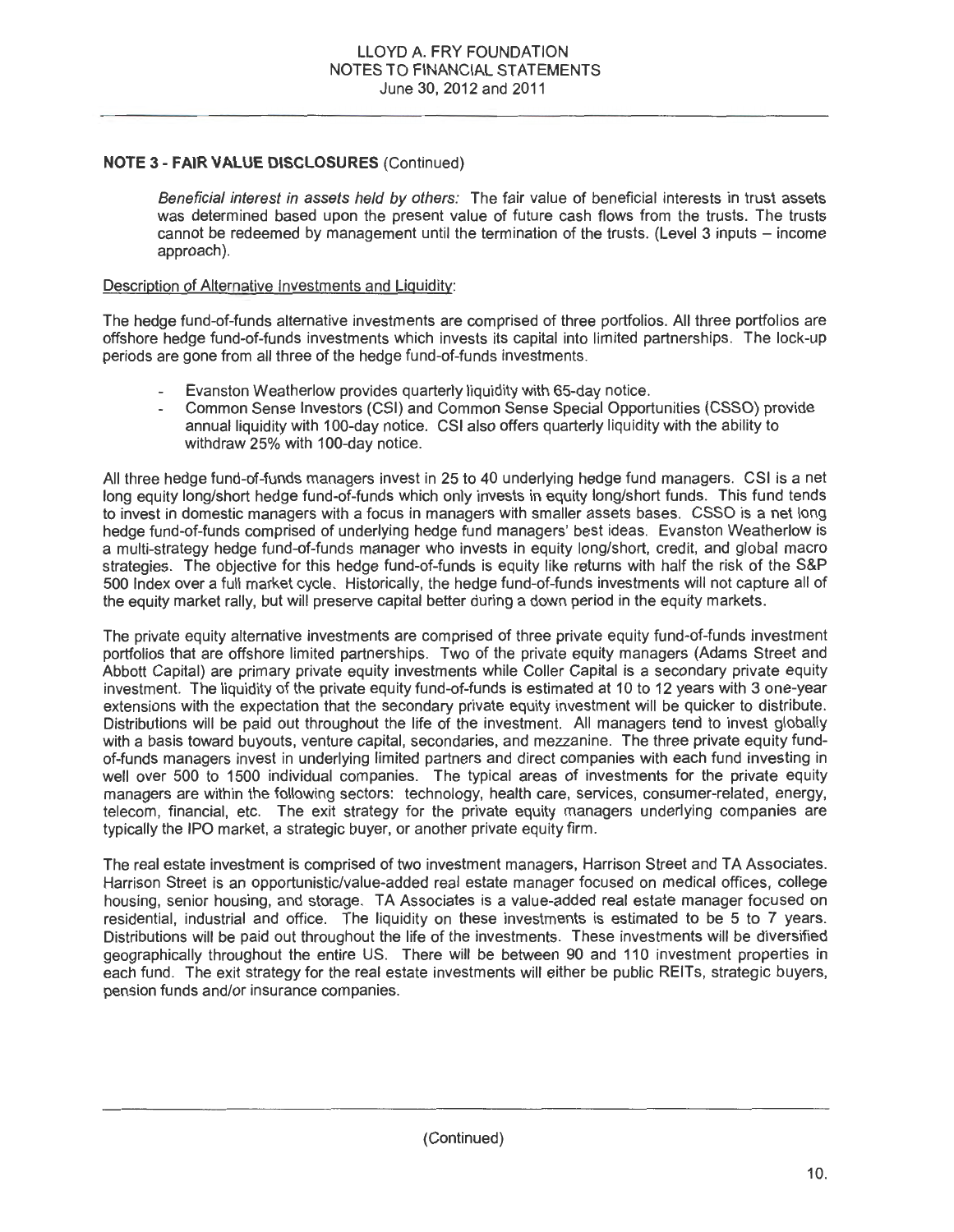The schedule below lists the remaining number of years until the partnerships are expected to be dissolved without extension, allowing the Foundation to withdraw its investment:

|                       | $\leq$ 1 year | $1 - 5$ years | 5 - 10 years | Thereafter | <u>Total</u> |
|-----------------------|---------------|---------------|--------------|------------|--------------|
| Limited partnerships: |               |               |              |            |              |
| Private equity        |               | 4.027.577     | 11.543.710   |            | 15.571.287   |

The Foundation had unfunded commitments to make additional private equity investments of approximately \$25,7 41,000 at June 30, 2012.

The changes in Level 3 assets measured at fair value on a recurring basis are summarized as follows:

|                                  | <b>Beneficial interest</b><br>in trusts | Hedge funds |               | Private equity<br>investments |                           | <b>Total</b> |               |
|----------------------------------|-----------------------------------------|-------------|---------------|-------------------------------|---------------------------|--------------|---------------|
|                                  |                                         | \$          |               | \$                            | 7,137,825                 | \$           | 38, 358, 322  |
| Balance, July 1, 2010            | \$<br>7,344,651                         |             | 23,875,846    |                               | 767,108                   |              | 767,108       |
| Net realized gain on investments |                                         |             |               |                               |                           |              |               |
| Net change in unrealized gain    |                                         |             | 2,892,774     |                               | 1,280,040                 |              | 4, 172, 814   |
| on investments                   |                                         |             |               |                               |                           |              |               |
| Purchases, sales, issuances      |                                         |             |               |                               |                           |              |               |
| and settlements, net:            |                                         |             |               |                               | 95                        |              | 112,402       |
| Investment Income                |                                         |             | 112,307       |                               | 3,430,099                 |              | 3,430,099     |
| Purchases                        |                                         |             |               |                               |                           |              | (1,614,204)   |
| <b>Distributions</b>             | (557, 458)                              |             | (14, 379)     |                               | (1,042,367)<br>(450, 029) |              | (450, 029)    |
| Fees                             |                                         |             |               |                               |                           |              | 453,900       |
| Change in beneficial interests   | 453,900                                 |             |               |                               |                           |              |               |
| Transfers out of level 3         |                                         |             | (9, 242, 670) |                               |                           |              | (9, 242, 670) |
| Balance, June 30, 2011           | 7,241,093                               |             | 17,623,878    |                               | 11, 122, 771              |              | 35,987,742    |
| Net realized gain on investments |                                         |             |               |                               | 899,376                   |              | 899,376       |
| Net change in unrealized gain    |                                         |             |               |                               |                           |              |               |
| on investments                   |                                         |             | 239,699       |                               | 170,650                   |              | 410,349       |
| Purchases, sales, issuances      |                                         |             |               |                               |                           |              |               |
| and settlements, net :           |                                         |             |               |                               |                           |              |               |
| Investment Income                |                                         |             |               |                               | 9,914                     |              | 9.914         |
| Purchases                        |                                         |             |               |                               | 4,910,509                 |              | 4,910,509     |
| <b>Sales</b>                     |                                         |             | (6,985,719)   |                               |                           |              | (6,985,719)   |
| <b>Distributions</b>             | (548, 167)                              |             |               |                               | (1, 184, 163)             |              | (1, 732, 330) |
| Fees                             |                                         |             |               |                               | (375, 255)                |              | (375, 255)    |
| Change in beneficial interests   | 429,031                                 |             |               |                               |                           |              | 429,031       |
| Transfers out of level 3         |                                         |             |               |                               |                           |              |               |
| Balance, June 30, 2012           | 7, 121, 957                             |             | 10,877,858    |                               | 15, 553, 802              |              | 33.553.617    |

Management recognizes all charges in fair value classification at year end. Transfers out of level 3 investments were the result of investment lockup periods expiring during the year. All unrealized gains (losses) shown in the table above relate to investments still held by the Foundation at June 30, 2012 and 2011.